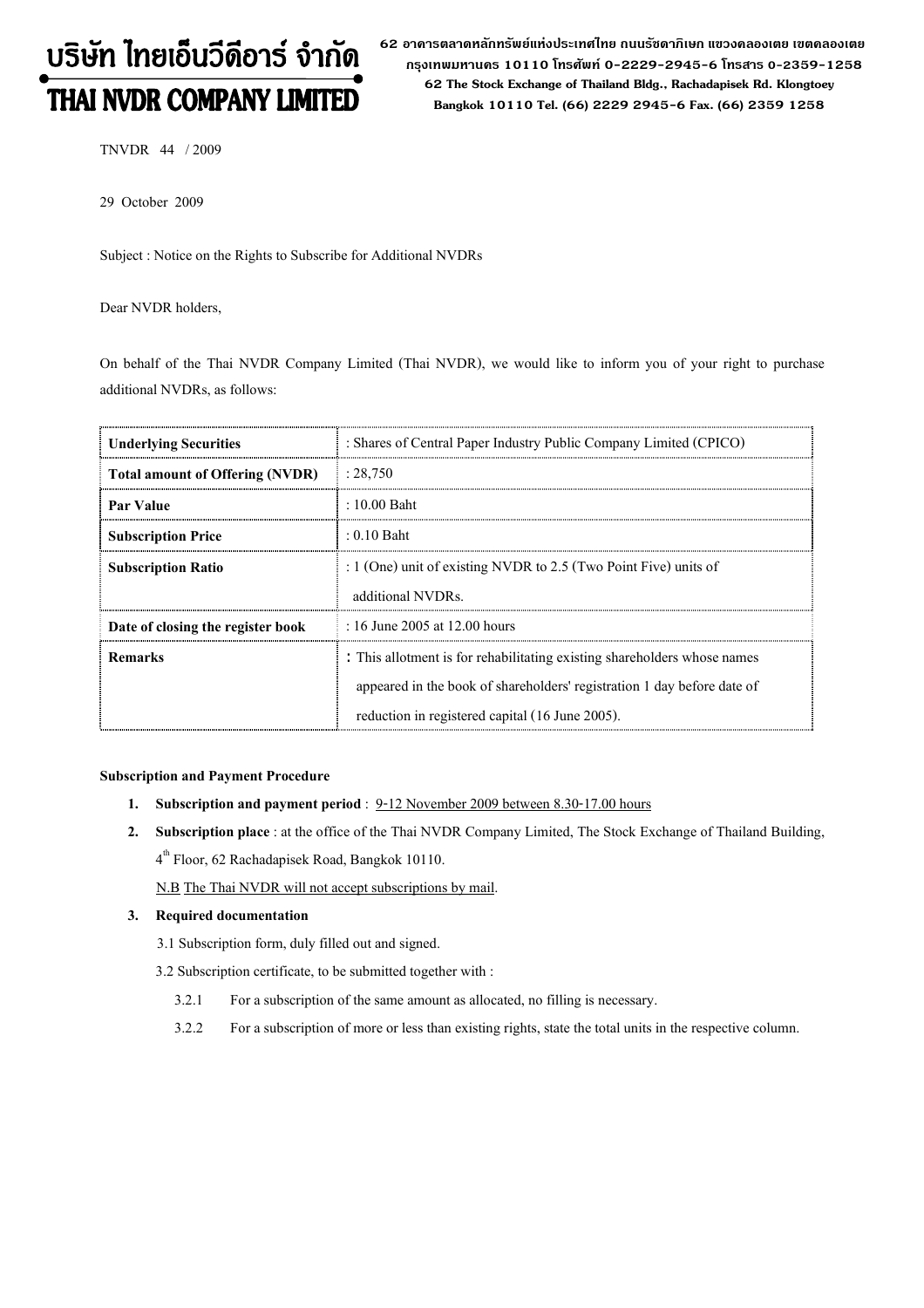#### 4. Payment

- 4.1 Subscription for less than the entitlement, I/we herewith submit payment with  $\bigcirc$  Check  $\bigcirc$  Cashier Check which is collectable through the Bangkok Clearing House within 13 November 2009. Indicate the subscription date and make it payable "CENTRAL PAPER INDUSTRY PUBLIC COMPANY LIMITED FOR SHARE SUBSCRIPTION FOR LESS THAN THE ENTITLEMENT ".
	- 4.2 Subscription for full entitlement, I/we herewith submit payment with  $\bigcirc$  Check  $\bigcirc$  Cashier Check which is collectable through the Bangkok Clearing House within 13 November 2009. Indicate the subscription date and make it payable "CENTRAL PAPER INDUSTRY PUBLIC COMPANY LIMITED FOR RIGHT SHARES **SUBSCRIPTION ".**
	- 4.3 Subscription for excess of the entitlement, I/we herewith submit payment with an additional  $\bigcirc$  Check  $\bigcirc$  Cashier Check which is collectable through the Bangkok Clearing House within 13 November 2009. Indicate the subscription date and make it payable "CENTRAL PAPER INDUSTRY PUBLIC COMPANY LIMITED FOR SHARE SUBSCRIPTION IN EXCESS OF THE ENTITLEMENT".
	- 5. If NVDR holders fail to exercise their rights or make a payment within the allotted time schedule, or the check or cashier check is not honored, it shall be deemed that such NVDR holders do not wish to exercise their subscription rights. Thai NVDR shall thus regard the subscription as being void.
	- 6. Refund for unallotted NVDRs. If the excess rights NVDRs were not allotted in full because the number of NVDRs subscribed for were more than the number or remaining units of NVDRs, the Thai NVDR will make a refund (without interest) to the NVDR holders by check for the unallotted NVDRs and send it by registered mail to the address that appears on the Share Register Book on the date of closing the book, within 40 days from the final day of the subscription period.

Should you need any further information, please do not hesitate to contact Thai NVDR Company Limited at 02-229-2800 Ext. 2942-2946.

Sincerely yours, Thai NVDR Company Limited

Udon Dig.

(Udomwara Dechsongjarus) Group Head Post - Trade Operation The Stock Exchange of Thailand Group

Enclosure : 1. Subscription Form for NVDR Right Issues 2. Subscription Certificate